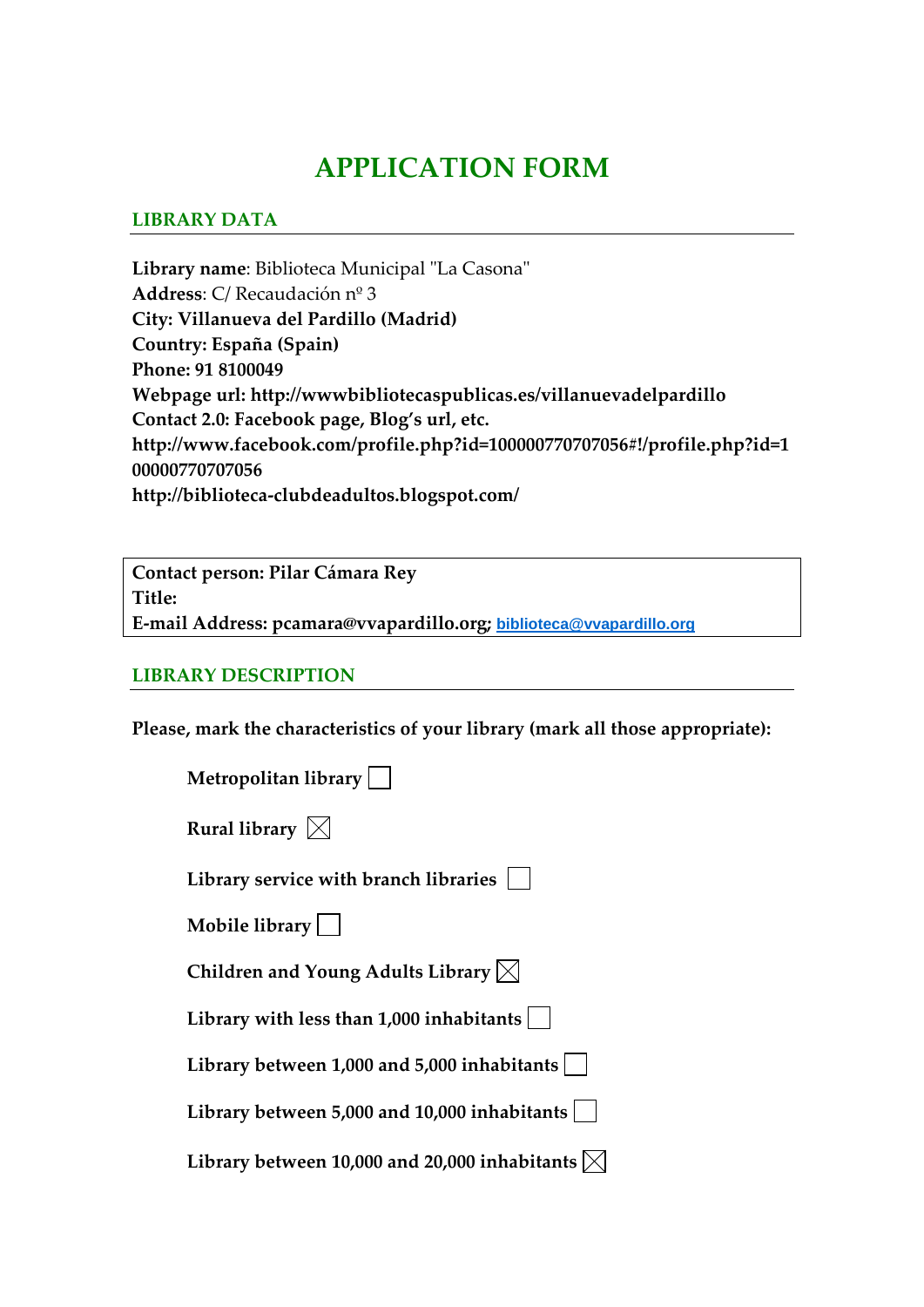|    | Library between 20,000 and 30,000 inhabitants      |
|----|----------------------------------------------------|
|    | Library between $30,000$ and $100,000$ inhabitants |
|    | Library between 100,000 and 200,000 inhabitants    |
|    | Library between 200,000 and 500,000 inhabitants    |
|    | Library with more than $500,000$ inhabitants $ $   |
| MO | <b>E INFORMATION</b>                               |

**Please, tell us a bit more about your library, pictures are also welcome:** 

**Short description: our library was founded in 1991. We are four women working in. The library open from 9:00 until 20:00 h. in the evening. We have 22.000 documents (books, cd, dvd, games). We have activities for adults, childhood and young people.** 

**Current library programs: School programs, Reading club for adults, Storytelling in spanish, Literacy works…** 

**Please tell us about the kind of activities you would be interested in doing with your sister library:**

**Activities with children( for example the children can write letters in their own languages, comunication , etc.)**

**Languages your staff speaks: spanish, english, germany**